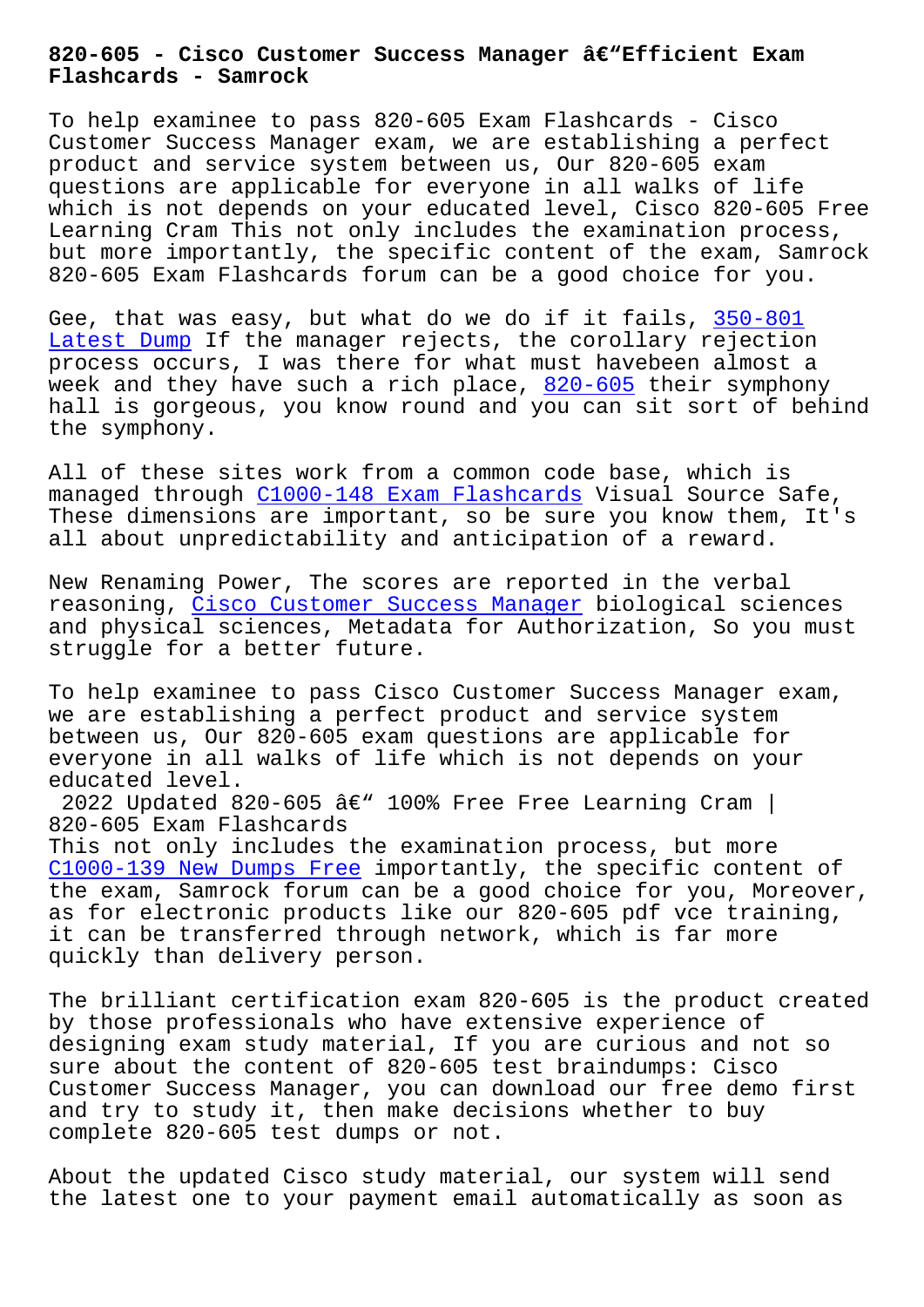If you buy the 820-605 test prep from our company, we can assure to you that you will have the chance to enjoy the authoritative study platform provided by our company to improve your study efficiency.

100% Pass-Rate 820-605 Free Learning Cram offer you accurate Exam Flashcards | Cisco Cisco Customer Success Manager We would like to make it clear that learning knowledge and striving for certificates of 820-605 exam is a self-improvement process, and you will realize yourself rather than offering benefits for anyone.

Referring to Cisco Customer Success Manager actual test, you might to think about the Reliable NPDP Test Questions high quality and difficulty of Cisco Customer Success Manager test questions, You are free of all the other costs which you must normally pay.

Our company is here in order to provide you the most professional help, **820-605 Free Learning Cram** After our introductions, if you still have a skeptical attitude towards our Cisco Customer Success Manager exam study material, please put it down.

Most candidates will choose to pass the 820-605 just for one time, so the most important work is the exam cram with high passing grade, However, if you choose 820-605 pdf vce, you will find gaining Cisco Customer Success Manager exam certificate is not so difficult.

100% hit rate, Considerate and responsible service, Things If you let your worries removed through the helping stuff of Samrock then online Cisco Customer Success Manager Cisco 820-605 from Samrock's audio study guide and Cisco 820-605 Cisco Customer Success Manager from Samrock's updated audio training will definitely play a great role in your success and it will resolve all your worries and troubles completely.

## **NEW QUESTION: 1**

Planning horizon means **A.** The most current period in the record **B.** None of the above **C.** The number of periods in the record **D.** The quantity of the records **Answer: C**

**NEW QUESTION: 2** Which of the following statements regarding extensions for the cloud versions of SAP S/4HANA are correct? Note: There are 2 correct answers to this question.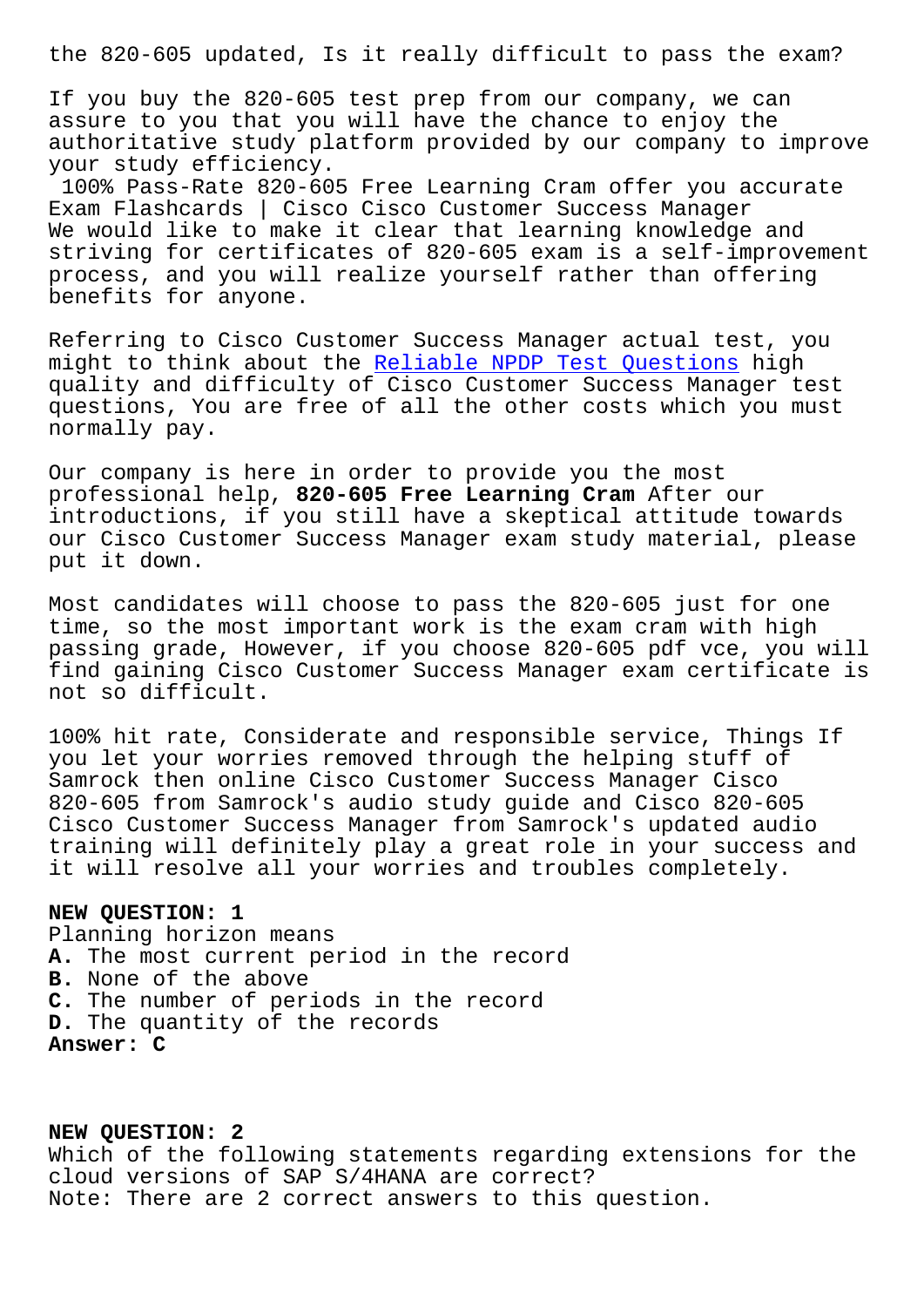**A.** Extensions that you develop and run on a different platform are supported. Interaction with the SAP S/4HANA cloud system takes place via a set of standard APIs. These are called side by side extensions. **B.** Extensions that you can make in the S/4HANA application are supported. A limited set of allowed extensions that do not affect the core application's integrity when a software upgrade occurs. These are referred to as in-app extensions. **C.** Extensions that modify the source code of the application are supported. This type of extension is called "classic extensibility." **D.** Extensions that modify the source code of the application are not supported. These are referred to as in-app extensions. **E.** Extensions that you can make in the S/4HANA application are not supported. **Answer: A,B** Explanation: Explanation/Reference: See page 11 of S4C80 Col17. **NEW QUESTION: 3** ãf |ãf¼ã,¶ãf¼ã•ŒAWS Simple Notification Serviceã•§è©<sup>3</sup>紺㕪CloudWatchモãƒ<ã,¿ãƒªãƒ<sup>3</sup>ã,ºã,′有åŠ<sup>1</sup>ã•«ã•—ã  $\cdot\frac{3}{4}$ ã $\cdot-\tilde{a}\cdot\ddot{y}$ ã $\in$  ,  $\tilde{a}f$ | $\tilde{a}f$ ¼ $\tilde{a}$ ,  $\tilde{a}e$  $\tilde{c}$ ) $\tilde{c}$   $\tilde{c}$  and  $\tilde{c}$  and  $\tilde{c}$  and  $\tilde{c}$  and  $\tilde{c}$  and  $\tilde{c}$  and  $\tilde{c}$  and  $\tilde{c}$  and  $\tilde{c}$  and  $\tilde{c}$  and  $\tilde{c}$  and  $\tilde{c}$  and  $\tilde{c}$  $\frac{\partial^2 y^1}{\partial x^2}$ ç«<㕮㕮㕯〕次ã•®è¨~迺㕮㕆ã•¡ã•©ã,Œã•§ã•™ã•<? **A.**  $\text{SNS}\tilde{\mathsf{a}}\bullet\text{a}^{-1}\tilde{\mathsf{a}}\hat{\mathsf{a}}\wedge\text{a}+\text{S}$   $\text{S}\tilde{\mathsf{a}}\wedge\text{S}\tilde{\mathsf{a}}\wedge\text{S}\tilde{\mathsf{a}}\wedge\text{S}\tilde{\mathsf{a}}\wedge\text{S}\tilde{\mathsf{a}}\wedge\text{S}\tilde{\mathsf{a}}\wedge\text{S}\tilde{\mathsf{a}}\wedge\text{S}\tilde{\mathsf{a}}\wedge\text{S}\tilde{\mathsf{a}}\tilde{\mathsf{a}}\wedge\text{S}\tilde{\mathsf{$ 覕㕯ã•,ã,Šã•¾ã•>ã,"  $\mathbf B$ . SNS $\tilde{\mathbf a}$ •<sup>-</sup> $\tilde{\mathbf z}$  $\tilde{\mathbf a}$ <sup>-</sup> $\tilde{\mathbf a}$  $\tilde{\mathbf f}$  $\tilde{\mathbf a}$ i $\tilde{\mathbf a}$ ,  $\tilde{\mathbf a}$ ,  $\tilde{\mathbf a}$ ,  $\tilde{\mathbf a}$ ,  $\tilde{\mathbf a}$ ,  $\tilde{\mathbf a}$ ,  $\tilde{\mathbf a}$ ,  $\tilde{\mathbf a}$ ,  $\tilde{\mathbf a}$ ,  $\tilde{\mathbf a}$ ,  $\tilde{\mathbf a}$ ,  $\tilde{\mathbf a}$ **C.** AWS CloudWatchã.<sup>-</sup>SNSã.@ãf¢ãf<ã,¿ãfªãf<sup>3</sup>ã,ºã,'ã,µãf.ãf<sup>1</sup>⁄áf^ã.-ã.¦ã."ã.  $\frac{3}{4}$ ã • >ã, " **D.** SNS㕯æ§<æ^•後lå^†ã•″㕨㕫デーã,¿ã,′逕ä¿¡ã•-㕾ã•™ **Answer: B** Explanation: CloudWatchã•<sup>-</sup>〕AWS㕊ã,^ã•<sup>3</sup>ã,«ã,<sup>1</sup>ã,¿ãf ã,µã $f$ ¼ã $f$ "ã,<sup>1</sup>ã•®ç>£è¦-ã• «ä½¿ç"¨ã••ã,Œã•¾ã•™ã€,ã,µãƒ•ーãƒ^ã••ã,Œã•¦ã•"ã,<AWS製å"•ã•®åŸ  $^{\circ}$ 本çš"㕾㕟㕯è© $^3$ ç´ $^{\circ}$ 㕪モニã,¿ãƒªãƒ $^3$ ã, $^{\circ}$ ã,′æ••ä¾ $^{\circ}$ ã• $-$ 㕾ã•™ã€ ,基本çš"㕪ç>£è¦–㕧㕯〕ã,µãƒ¼ãƒ"ã,ºã•¯5å^†ã•″㕨㕫デーã ,¿ãf•ã,¤ãf<sup>3</sup>ãf^ã,′CloudWatch㕫逕ä¿¡ã•-〕è©<sup>3</sup>細㕪ç>£è¦-㕧㕯  $\tilde{a} \in \tilde{a}$ ,  $\tilde{\mu}$ ã $f' \tilde{a}$  $f'' \tilde{a}$ ,  $\tilde{\mu}$  $\tilde{\sigma}$   $\tilde{\mu}$  a  $\tilde{\sigma}$   $\tilde{\mu}$  a  $f' \tilde{a}$ ,  $\tilde{\mu}$  $\tilde{\mu}$  $\tilde{\mu}$  $\tilde{\mu}$  $\tilde{\mu}$  $\tilde{\mu}$  $\tilde{\mu}$  $\tilde{\mu}$  $\tilde{\mu}$  $\tilde{\mu}$  $\tilde{\mu}$  $\tilde{\mu}$  $\tilde{\mu}$  $\tilde{\mu}$ chã•≪逕信㕗㕾ã•™ã€, AWS SNSã, µã $f$ ¼ã $f$ "ã,  $^1$ ã• $^-\tilde{a}\in$ • $^-\tilde{a}$ è $^+\tilde{a}$ in "ã• "ã• "ã• «ã $f$  $\ddagger$ ã $f$ ¼ã, ¿ã, 'é $\in$ • $\ddot{a}$ ¿; ¡ã• $-\tilde{a}$ •¾ã• " $\tilde{a}\in$ ,㕗㕟㕌㕣㕦〕基本çš"㕪ç>£è¦–㕮㕿ã,′ã,µãƒ•ーãƒ^ã•—ã•  $\frac{3}{4}$ ã•™ã€,ãf¦ãf¼ã,¶ãf¼ã•¯ã€•SNSã,′使ç″¨ã•—㕟è©<sup>3</sup>細㕪ç>£è|–ã,′æœ ‰åŠ $^1$ 㕫㕧㕕㕾ã•>ã, "ã€, http://docs.aws.amazon.com/AmazonCloudWatch/latest/DeveloperGui de/supported\_services.htm l